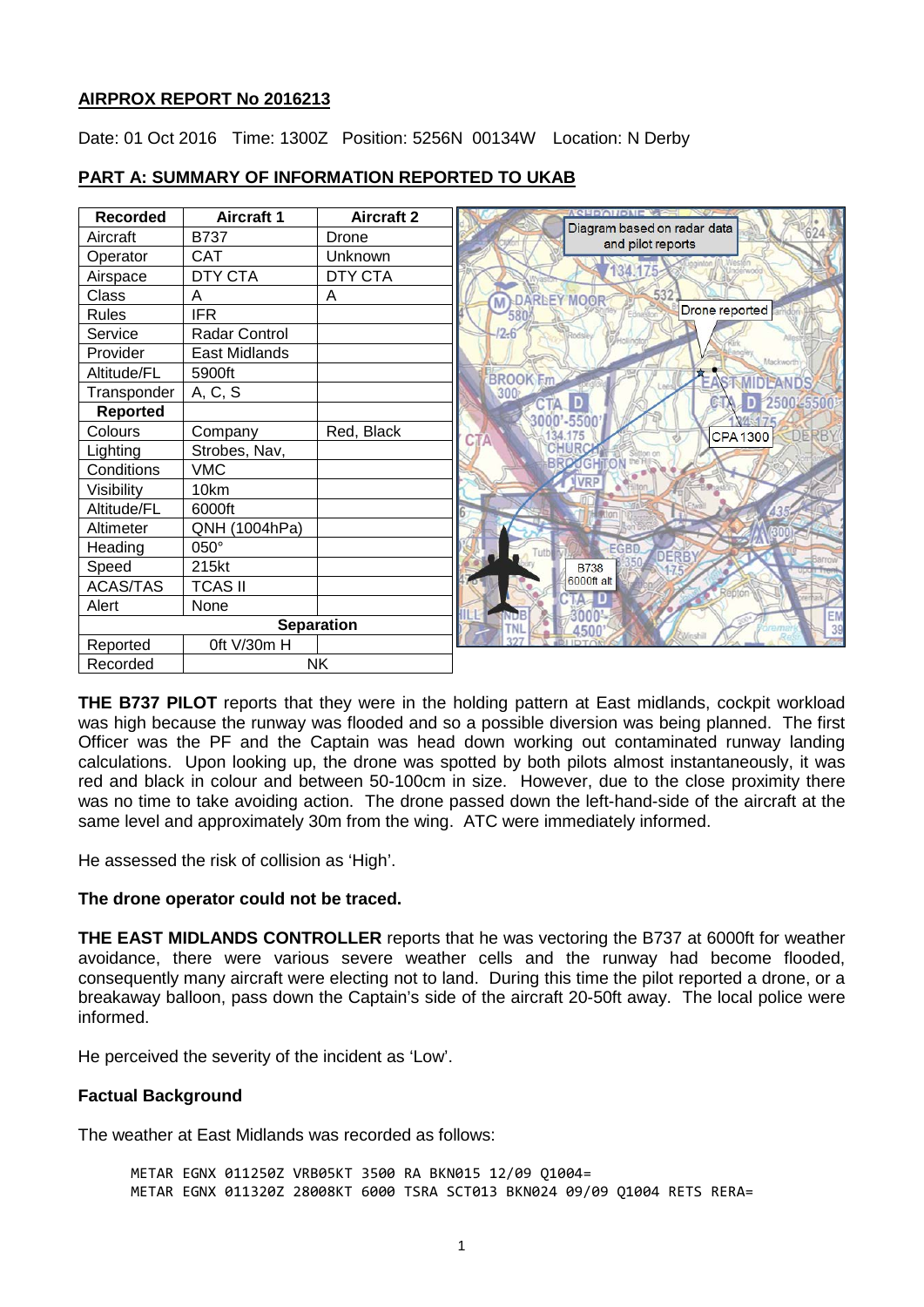### **Analysis and Investigation**

### **UKAB Secretariat**

There are no specific ANO regulations limiting the maximum height for the operation of drones that weigh 7kg or less other than if flown using FPV (with a maximum weight of 3.5kg) when 1000ft is the maximum height. Drones weighing between 7kg and 20kg are limited to 400ft unless in accordance with airspace requirements. Notwithstanding, there remains a requirement to maintain direct, unaided visual contact with the aircraft sufficient to monitor its flight path in relation to other aircraft, persons, vehicles, vessels and structures for the purpose of avoiding collisions. CAP 722 gives guidance that, within the UK, visual line of sight (VLOS) operations are normally accepted to mean a maximum distance of 500m [1640ft] horizontally and 400ft [122m] vertically from the Remote Pilot.

Neither are there any specific ANO regulations limiting the operation of drones in controlled airspace if they weigh 7kg or less other than if flown using FPV (with a maximum weight of 3.5kg) when they must not be flown in Class A, C, D or E, or in an ATZ during notified hours, without ATC permission. Drones weighing between 7kg and 20kg must not be flown in Class A, C, D or E, or in an ATZ during notified hours, without ATC permission. CAP722 gives guidance that operators of drones of any weight must avoid and give way to manned aircraft at all times in controlled Airspace or ATZ. CAP722 gives further guidance that, in practical terms, drones of any mass could present a particular hazard when operating near an aerodrome or other landing site due to the presence of manned aircraft taking off and landing. Therefore, it strongly recommends that contact with the relevant ATS unit is made prior to conducting such a flight.

Notwithstanding the above, all drone operators are also required to observe ANO 2016 Article 94(2) which requires that the person in charge of a small unmanned aircraft may only fly the aircraft if reasonably satisfied that the flight can safely be made, and the ANO 2016 Article 241 requirement not to recklessly or negligently cause or permit an aircraft to endanger any person or property. Allowing that the term 'endanger' might be open to interpretation, drones of any size that are operated in close proximity to airfield approach, pattern of traffic or departure lanes, or above 1000ft agl (i.e. beyond VLOS (visual line of sight) and FPV (first-person-view) heights), can be considered to have endangered any aircraft that come into proximity. In such circumstances, or if other specific regulations have not been complied with as appropriate above, the drone operator will be judged to have caused the Airprox by having flown their drone into conflict with the aircraft.

A CAA web site<sup>[1](#page-1-0)</sup> provides information and guidance associated with the operation of Unmanned Aircraft Systems (UASs) and Unmanned Aerial Vehicles (UAVs).

Additionally, the CAA has published a UAV Safety Notice<sup>[2](#page-1-1)</sup> which states the responsibilities for flying unmanned aircraft. This includes:

'You are responsible for avoiding collisions with other people or objects - including aircraft.

Do not fly your unmanned aircraft in any way that could endanger people or property.

It is illegal to fly your unmanned aircraft over a congested area (streets, towns and cities).

…, stay well clear of airports and airfields'.

#### **Summary**

An Airprox was reported when a B737 and a drone flew into proximity at 1300 on Saturday  $1<sup>st</sup>$ October 2016. The B737 pilot was operating under IFR in VMC, and in receipt of a Radar Control Service from East Midlands. The drone operator could not be traced.

l

<span id="page-1-0"></span><sup>1</sup> www.caa.co.uk/uas

<span id="page-1-1"></span><sup>2</sup> CAP 1202